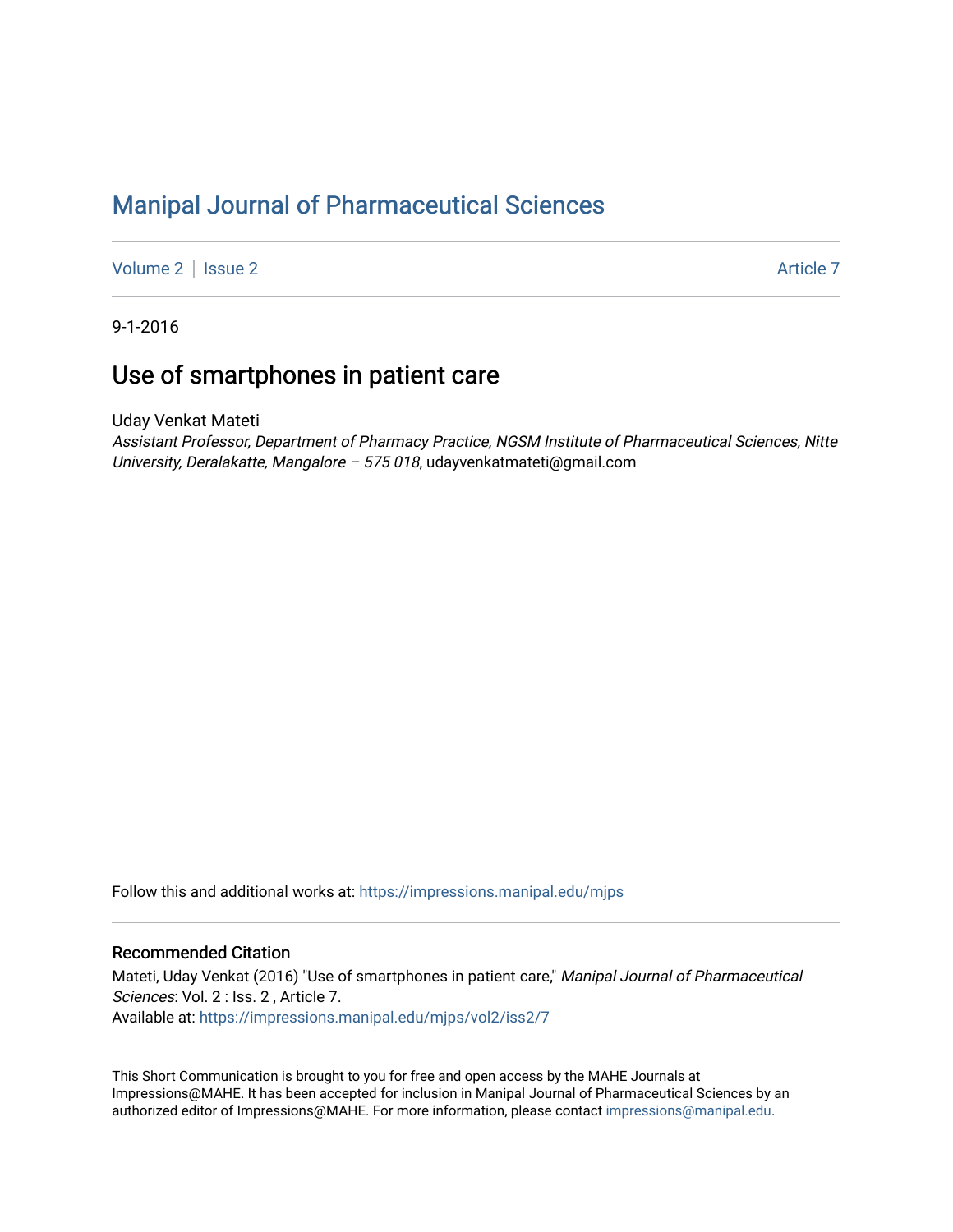# **Use of smartphones in patient care**

#### **Uday Venkat Mateti\***

Email: udayvenkatmateti@gmail.com

# **Abstract**

It is difficult to go to town, to a party or meet friends and socialize, without sighting someone using a smartphone. Increased level of smartphone usage is connected with enhancements in education, societal, and governmental participation, mostly in developing countries. Smartphones make it much easier to find answers for any question at anytime and anywhere by searching through "Google." Healthcare apps make smartphones useful tools in the practice of evidence based medicine/pharmacy/nursing at the point of patient care. In addition, use of smartphones play a major role in "patient education, self-management or self-care, and remote monitoring of patients."

**Keywords:** Smartphone, Internet, Patient care, Applications

#### **Introduction**

The use of smartphones is increasing day by day. Nowadays, smartphone is one of the key requirements of life.<sup>1</sup> Smartphones have transformed the way we exchange our information with friends, colleagues and family by chatting or calling in Whatsapp, Wechat, Line, Viber, and posting on someone's wall on facebook or interacting on twitter. Increased use of smartphones contributes to the enhancements in education, societal and governmental participation, mostly in developing countries (are increasingly becoming commonplace).<sup>2</sup> When it comes to learning new things, smartphones make it much easier to find answers of any question at anytime and anywhere just like "Google."

In addition to that there are many examples of free smartphone applications that has made our life simpler such as "Medscape, WebMD, Red Cross First Aid, Doctor on Demand, Dosage

#### **Uday Venkat Mateti\***

*Assistant Professor, Department of Pharmacy Practice, NGSM Institute of Pharmaceutical Sciences, Nitte University, Deralakatte, Mangalore – 575 018*

\* Corresponding Author

Adjustment and Drug-Interaction Checkers, Mobile Dictionaries, Mobile Banking, Maps, Weather apps", etc. Being able to receive emails is a design of how smartphones have facilitated taking care of professional expansion.<sup>3,4</sup>

#### **Advantages of smartphones**

There are five main advantages of smartphones described below individually and depicted in figure 1.

#### **Communication**

Communication plays an important role in dayto-day life through the sharing of information with family, friends, and colleagues in the form of text messages, voice messages and one to one talking. Smartphones improve communication between doctors, pharmacists and nurses in the healthcare setup.<sup>5</sup> Well-timed communication is a fundamental means by which unwanted casualties can be reduced.

#### **Internet Access**

Smartphones use two diverse tools to access the Internet by the cellular network and Wi-Fi. Smartphone browsers are usually the easiest approach to use the internet. With internet connection, smartphones facilitate applications such

**How to cite this article:** Mateti U.V. Use of Smartphones in Patient Care. MJPS 2016; 2(2): 31-33

1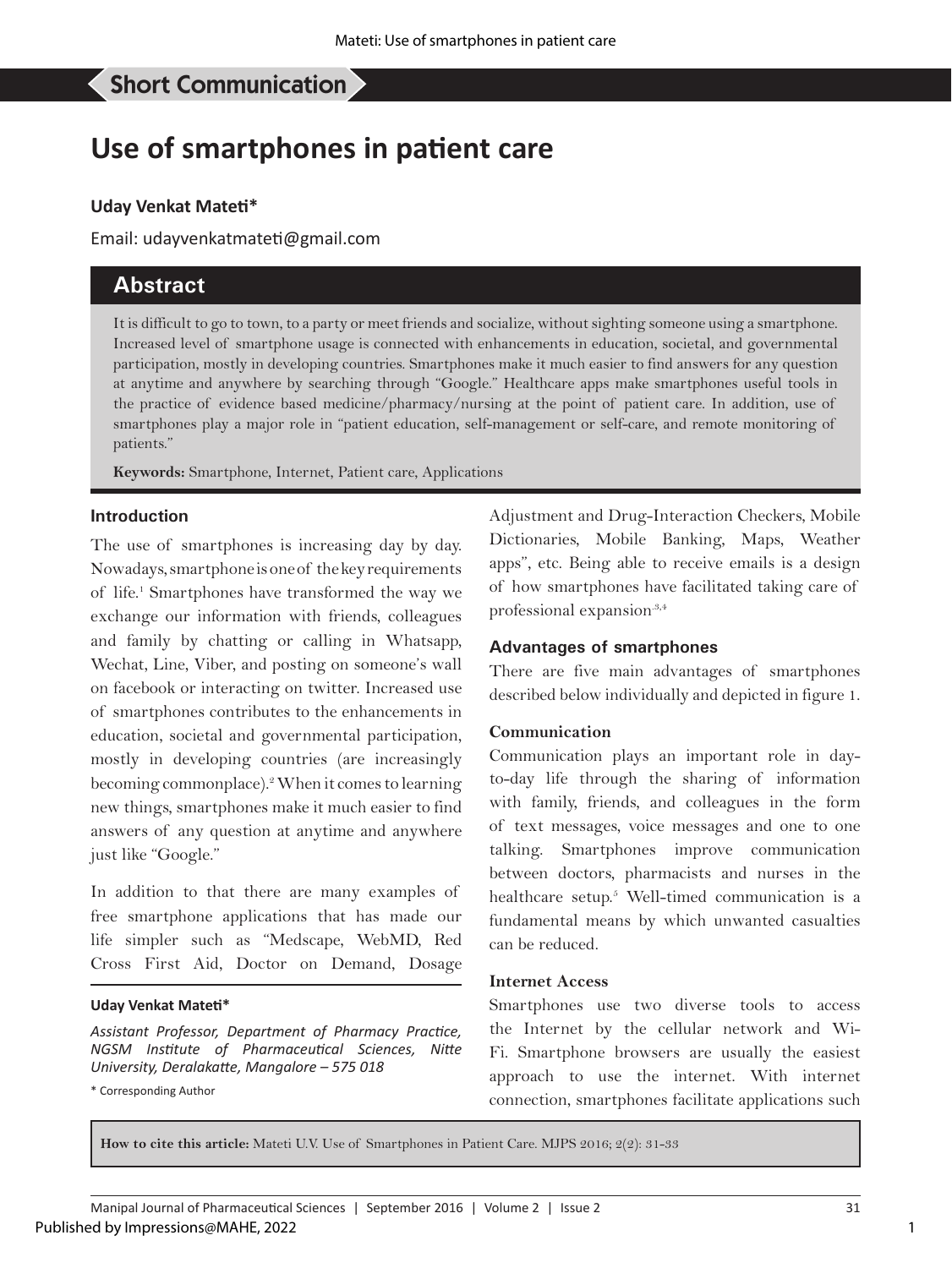#### Mateti U.V: Use of smartphones in patient care

as emails, message chatting, multimedia messaging, video calling, conferencing and social networking.<sup>6</sup>



Figure 1: Advantages of Smartphones

# **Applications (Apps)**

At present, more than one-lakh m-health apps are available and it is projected that by 2017, 3.4 billion apps will be available globally.4,5,7 Today, more number of apps are targeted not only for professionals but also for the untrained, unprofessional, unqualified users, to promote health empowerment and work efficiency related tasks. WebMD, Health and Fitness, Psych Drugs and Medications, Medscape, GetMyRx, eCO Study, Accurate Insulin Decisions (AID), etc. are of some the freely available medical apps.8

# **Education and Research**

Smartphones play an important role in medical, nursing, pharmacy, other allied healthcare education and training. Smartphones are helpful for continuing medical/pharmacy/nursing education, assessment of students' knowledge, case studies, e-learning and teaching, skill assessment tests and simulation. Students use smartphones for various purposes: to record their experiences, to access data about the drug, disease and lifestyle modifications, and to create basic notes.4,5,9

**Patient Care and Monitoring** of smartphone to monitor the health of patients with chronic diseases is rampant nowadays. Smartphone apps are used for scheduling appointments and meetings, public health observation, service in community data assortment, or assistance to the disabled persons. Smartphone apps serve as useful patient care tools. Smartphone apps offer data on diagnosis, treatment, pathogens, infectious diseases and others. 4,5,10

# **Conclusion**

In summary, a smartphone can certainly be smart if the retailers/wholesalers, society, scientists, engineers and technicians understand their accountability towards usage of these devices elegantly in order to get further advantage in education, health, social life and business. It is evident from above actualities that the advantages of smartphones are incredible and negative impressions are negligible. So it is imperative to relook in what way to stop and avoid misuse of smartphone.

## **References**

- 1. Sarwar M, Soomro TR. Impact of Smartphone's on Society. European Journal of Scientific Research 2013; 98:216-26.
- 2. Brian X. Chen. The Smartphone Culture. Available from: https://sites.google.com/ site/christinadarcocsis103/the-smartphoneculture. [Last Accessed on 16 July 2016]
- 3. Torilsmith. Negative Effects of Smartphones. Available from: http://torilsmith. wordpress.com/2012/01/24/negative-effectsof-smartphones-on-society/. [Last Accessed on 17 July 2016]
- 4. Mosa AS, Yoo I, Sheets L. A Systematic Review of Healthcare Applications for Smartphones. BMC Med Inform Decis Mak 2012; 12: 67.
- 5. Ventola CL. Mobile Devices and Apps for Health Care Professionals: Uses and Benefits. PT 2014; 39(5): 356-64.
- 6. Wyatt T, Krauskopf P. E-health and Nursing: Using Smartphones to Enhance Nursing Practice. OJNI 2012; 16(2):1-7.
- 7. Mobasheri MH, King D, Johnston M, Gautama S, Purkayastha S, Darzi A. The ownership and clinical use of smartphones by doctors and nurses in the UK: a multicentre survey study. BMJ Innov 2015:1–8.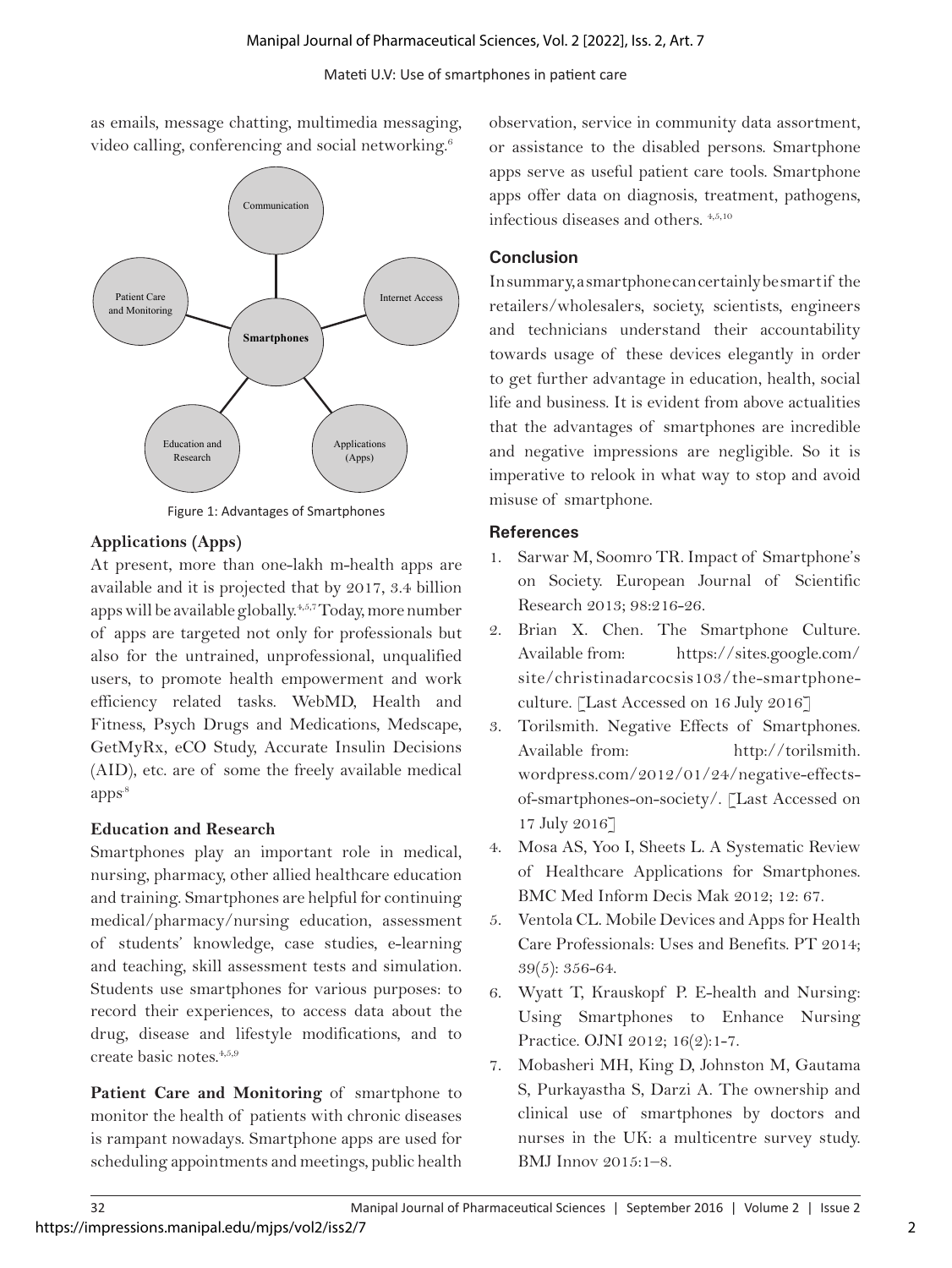- 8. Murfin M. Know your apps: an evidence-based approach to the evaluation of mobile clinical applications. J Physician Assist Educ 2013; 24(3):38-40.
- 9. Ozdalga E, Ozdalga A, Ahuja N. The smartphone in medicine: a review of current and potential

use among physicians and students. J Med Internet Res. 2012 Sep 27; 14(5):e128.

10. Danes M, Whinder F. Diabetes management goes digital. Lancet Diabetes Endocrinol 2013;  $1(1):17-8.$ 

3